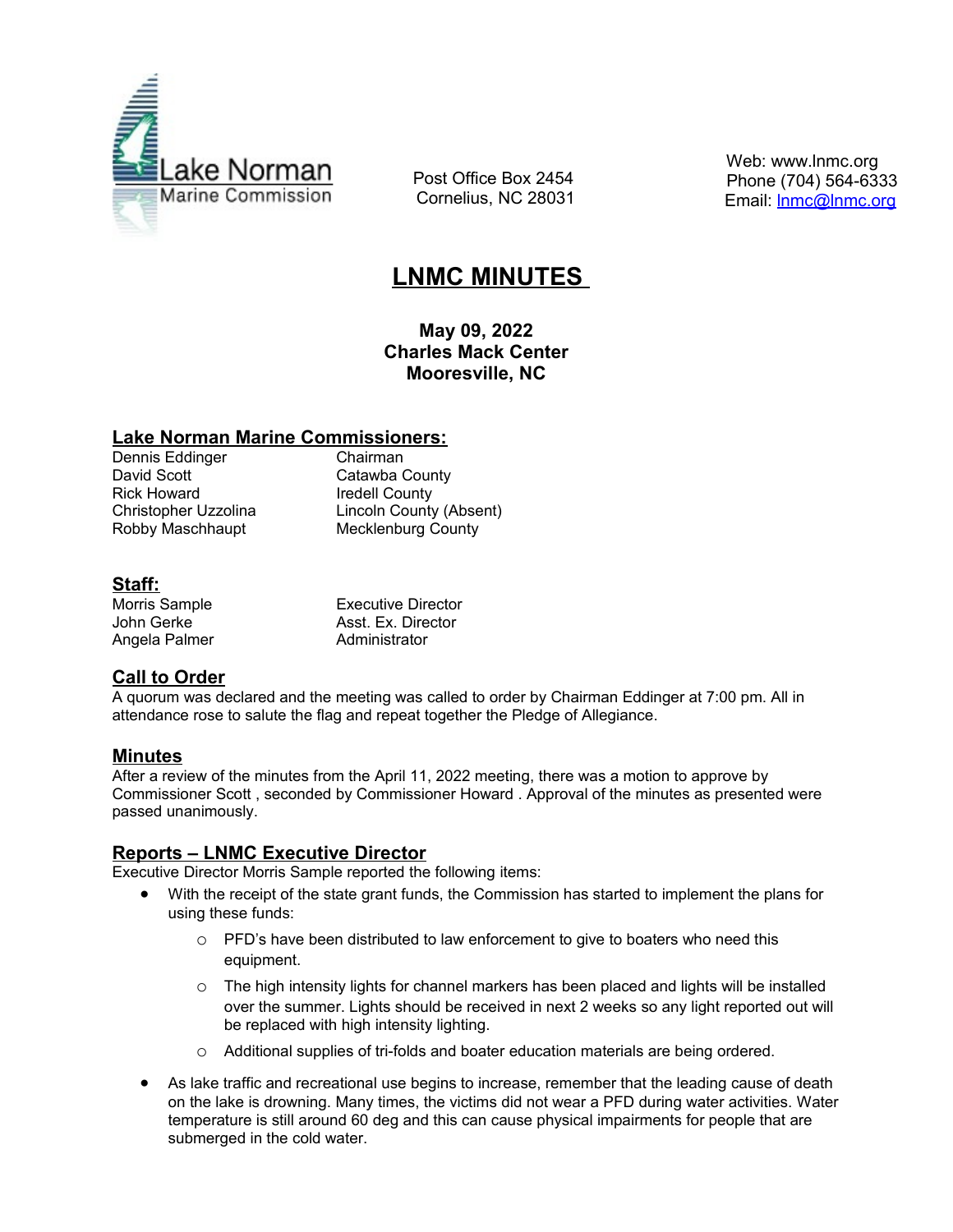Stocking of 750 grass carp is scheduled for the morning of May 12th. Location and time will be available later today. Unconfirmed location and time is Beatties Ford Ramp around 10:00am.

#### **REPORTS - ENFORCEMENT**

#### **Cornelius Police Department**

Sargent Figaro reported officers responded to 30 calls for service during the month of April. These calls for service were on the lake only. The most calls for service were received on Saturdays. Calls for service were most often reported between the hours of 12:00pm –6:00pm. The average response time to all calls for service was 6.24 minutes. The average response time to citizen generated calls was 7.33 minutes. Officers self-initiated 426 zone checks. There were 12 vessel stops with 3 verbal warnings, 8 written warnings and 1 State Citation issued. 6 vessel safety checks were performed during these stops. Officers conducted 16 Community Involvement

- The lower foot unit of an outboard motor was stolen off boat at a private dock.
- Assisted Iredell County with drowning scene between Marker's 18 and 20.
- Two separate trespassing calls with subjects at our Police Dock.
- Two (call-by-phone) calls with subjects wanting to start boat rental businesses on Lake Norman. Conducted a formal "Media Day" event with several media outlets.
- Three paddleboarders lost as it was getting dark and in distress around R-3. All three placed aboard police boat and taken back to their launch point.
- Conducted MOAT Training, Maritime Operations and Tactics
- Attended the PYC's CNF Youth Safety Seminar
- Attended the Society of Accredited Marine Surveyors conference

#### **Iredell County Sheriff**

Deputy Church reported responded to 47 calls for service. Conducted 1120 security checks. Trying to be proactive and being seen in and around the marinas. Lake activity is increasing. 20 boat stops with the majority being wake zone violations. Attended over 20 meetings to provide information. Inspected 31 boats and 11 pwc's. 1 drowning near Hagers Creek. The majority of the stops were first time boat owners and did not have much knowledge of the lake and what was needed to be safe.

#### **Catawba County Lake Patrol**

Lt. Boger reported they patrol 9:00am – 9:00pm. Discussions about extending hours as needed. 80 hours on the water. Season runs Memorial Weekend to Labor Day weekend, but have begun patrolling. 190 property checks. 50 community meetings. 12 warning citations with the majority being wake violations. New park opening June  $18<sup>th</sup>$  off of Little Mountain Rd. Accessible by jetski, but not by boat. Boater Education classes have begun and is posted on their Facebook page. All renters are now required to have boater education with Lake Marina and Lake Effects. Participated in Cornelius Lake Training.

#### **Lincoln County Lake Patrol**

No Report

#### **N.C. Wildlife Resources Commission**

Sargant Ron Robertson reported life jacket loaner board at Pinnacle access and Stumpy Creek access started by an officer last year. Would like to have some youth/child sizes available. Updated list of officers and contact information by county. Vacancy currently in Mecklenburg County. Several new officers around the lake. Two drownings in the past few weeks. April 10<sup>th</sup> around Governor's Island operating a pwc circling pontoon and went under the pontoon resulting in death of the operator. Male on pontoon boat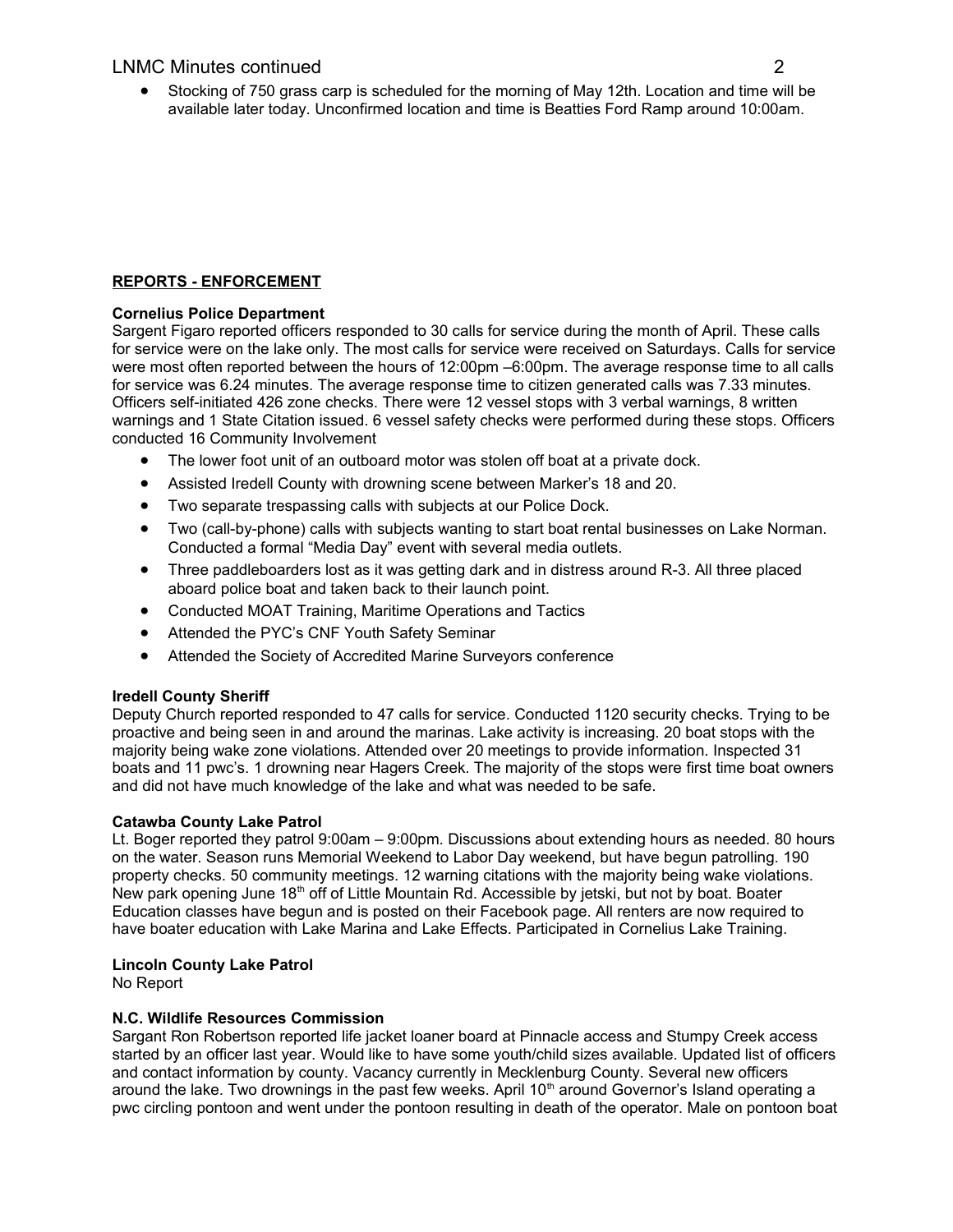## LNMC Minutes continued 3

rented at Long Island Marina jumped overboard and he did not resurface. No substances involved. Victim was located the following afternoon. Kick off for On the Road/ On the Water will be May 20<sup>th</sup> at Ramsey Creek at 1:00pm. All are invited. Throughout the summer there will be undisclosed BAT detail. July 1<sup>st</sup> large detail with multiple agencies involved. Mooresville PD has added Queen's Landing to their detail. 3:00pm the BAT will arrive and will be visible hoping to deter reckless behavior over the July  $4<sup>th</sup>$  weekend. There will be an additional media event that day. More details to come. New law for 2022, change on striped bass. August 1<sup>st</sup> minimum size will increase to 20". April 19<sup>th</sup> and April 21<sup>st</sup> meeting with Iredell Emergency Communication. Discussed ways to streamline response times on the lake. Staff shortages across the emergency response fields. Reviewed lake response plan. Provided LNMC lake map with grids. 2018 plan needs to be updated and this is in process. Sargent Robertson plans to retire in September 2022.

# **Reports – Lake Issues**

#### **Duke Energy**

Chad Broadway - No report. Executive Director Sample reported the lake level is currently 97.4 and Duke will try to maintain at 97.5 for the summer.

#### **Coast Guard Auxiliary Division 26**

Steve Riggins reported 1 vessel safety check and no on the water hours for 2022. On the water activities are typically conducted from April 1 – October 30 each year.

1. One of the Lake Norman flotillas will conduct Boat America in-person classes at the Denver, NC Fire Dept. on the following dates: June 25, Aug 27, Oct 29. 23 students were in attendance for an April 23 class. A class in the earlier part of April had 2 students.

2. The CG Auxiliary participated in the Law Enforcement training May 4-6, 2022.

3. Activities are ramping up for the boating season including internal training to improve skillsets

#### **Mecklenburg County Parks and Rec.**

No Report

#### **Island Habitat Program & NC Wildlife Federation**

Billy Wilson – No Report

#### **Catawba Riverkeepers**

Brandon Jones reported will promote the carp stocking but unable to attend. Weekly fecal bacteria monitoring will begin.

# **Water Quality/Erosion/Buffers/Illegal Discharge**

Dave Ferguson – No report

## **Comments from the Public:**

 Dr. Michael Miltich reported settlers named things, the mountains, the lakes, etc. The lake was formed 60 years ago and areas are nameless. Recommended a naming committee to name various areas of the lake. Working on a layered Google Map. Estimated 1 year time to execute.

## **Committee Reports:**

## **ATON Committee**

Executive Director Morris reported the following since last meeting:

- Marker D-10 light out, will be replaced with new lighting.
- Shoal signs that are faded will be replaced.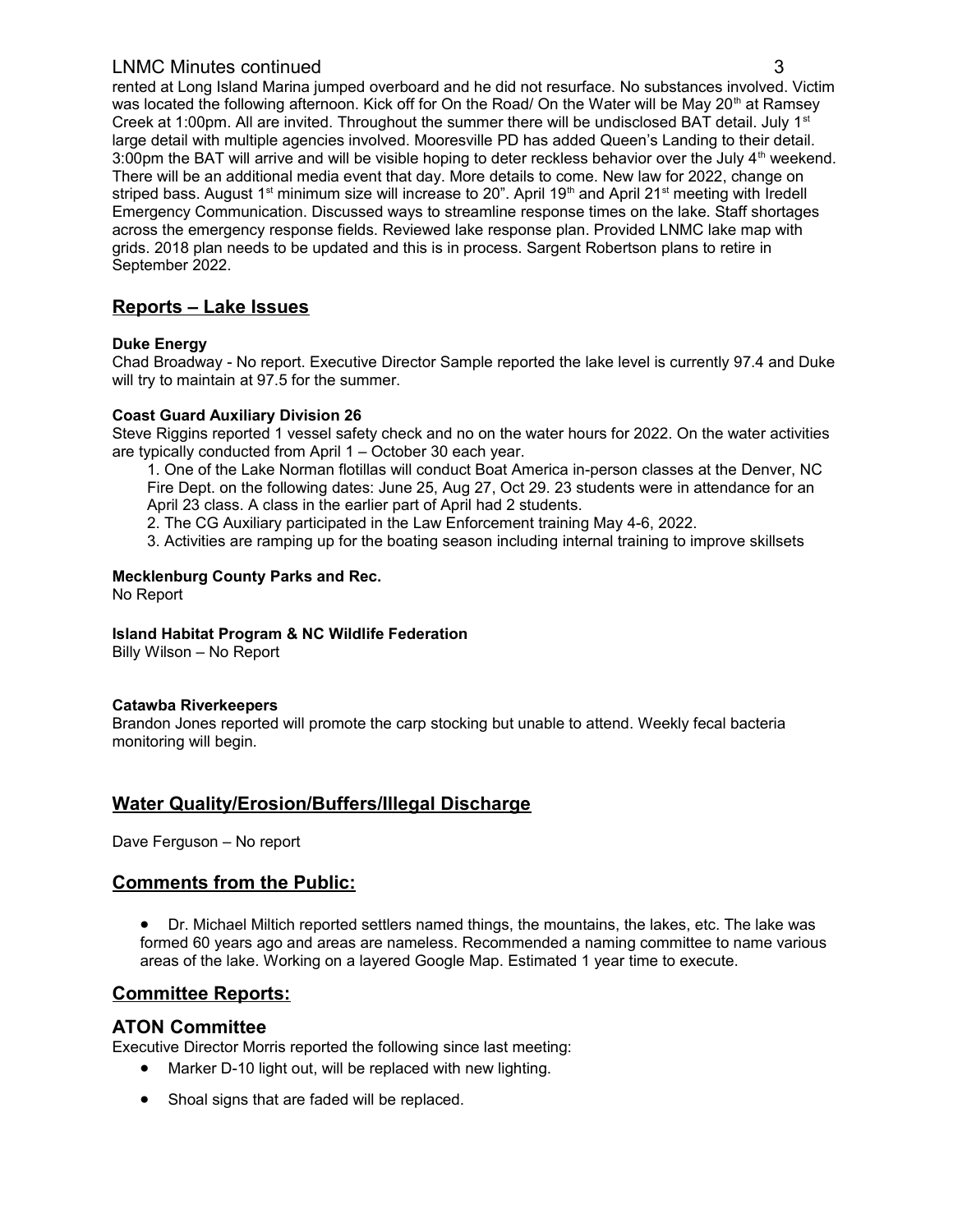## LNMC Minutes continued 4

**•** Installation of high intensity lights for channel markers will begin soon

# **Environmental Committee**

Executive Morris Sample reported an email will go out as soon as carp stocking location and time are confirmed.

## **Boater Education/Communication**

Commissioner Scott reported materials placed in 20 dealerships. We are currently out of printed materials but an order is being placed tomorrow for additional copies. Information has been added to the Love Where You Lake website pages.

## **Charter Boat Committee**

Commissioner Uzzolina – No Report. Executive Director Sample confirmed that No Peke has now passed their inspection. Commissioner Howard made a motion to approve, Commissioner Scott seconded. The motion passed unanimously.

## **No Wake Buoys**

Commissioner Howard reported that the application has been posted. Expecting 2 applications in the next week or so.

# **Rafting Committee**

Commissioner Maschhaupt – 2 rafting permits presented. One dated for May  $7<sup>th</sup>$  was approved by email. The additional dates passed unanimously.

# **Applications**

## **No-Wake Buoy Requests**

• None

## **Rafting Applications**

• None

## **Charter Boat Applications**

• None

## **Variances**

• None

## **PERMITS**

• None

## **FERC Applications**

• None

## **Administrative Matters**

- 3<sup>rd</sup> Quarter Activities Report was issued to the counties.
- Changes to the Charter Boat Ordinance. Concerns about illegal captains on the lake running pontoon boats. Discussion about how to regulate. A rough draft has been created. Discussion about what requires a Captain. Steve Riggins discussed federal regulations and vessels for hire. Federal regulations currently do not apply to Lake Norman. Chairman Eddinger read the proposed Charter Boat Ordinance amended draft to the commission. Commissioner Maschhaupt